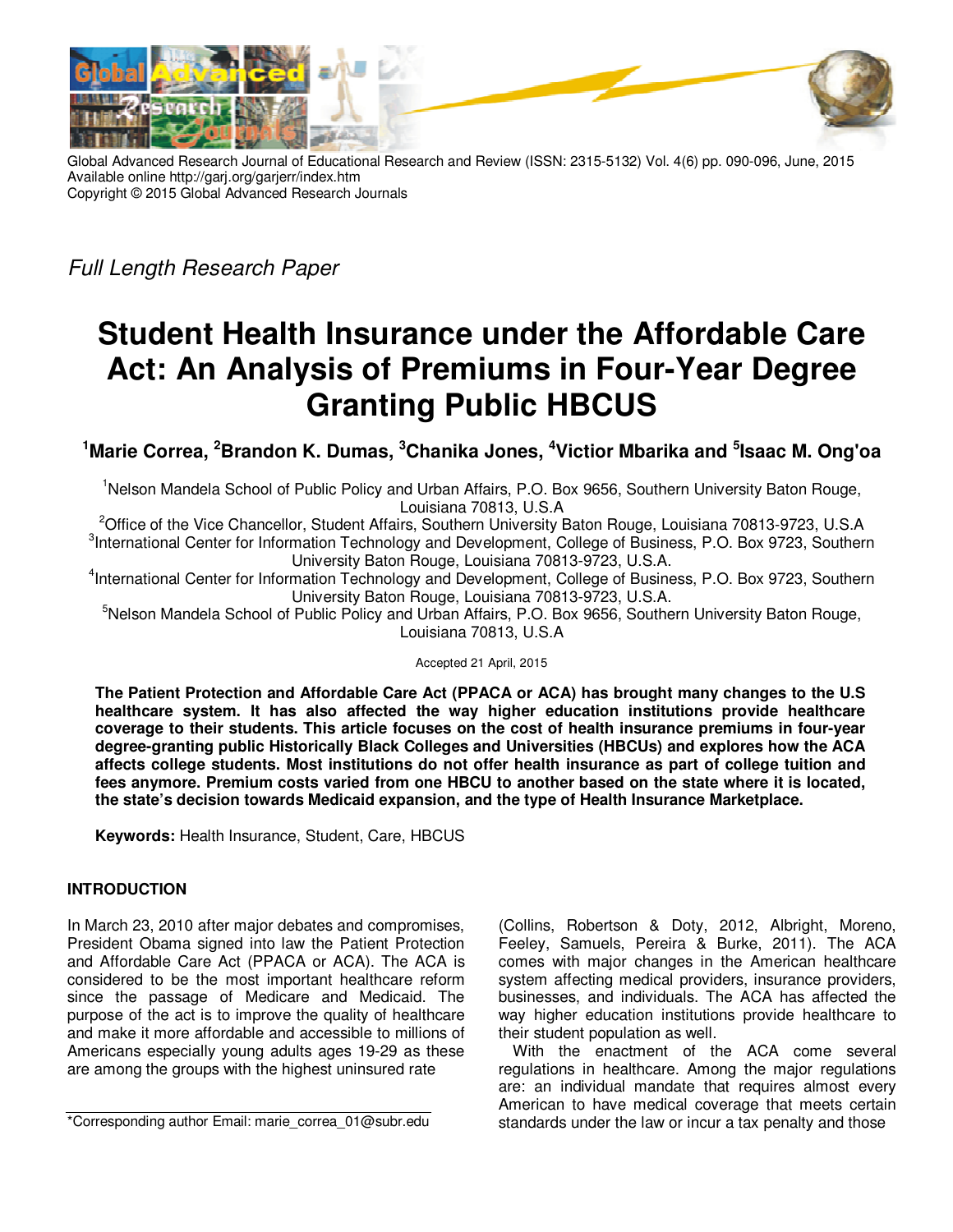uninsured individuals who cannot afford health insurance may be eligible for subsidies from the federal government through Medicaid and marketplaces depending on their state of residence (Manchikanti, Caraway, Parr, Fellows & Hirsch, 2011). It is argued that the marketplaces for health insurance will bring competition and thus drive costs down; individuals will be able to compare and choose the health plan that best meets their needs at a competitive price (The Staff of the Washington Post, 2010). Therefore to implement the ACA, states can establish their own American Health Benefit Exchange or more than one, or they have the option of using the exchange built by the federal government and also expand their Medicaid program to allow individuals and families with incomes at or below 133 percent of the federal poverty level (FPL) to have healthcare coverage.

Under the ACA, college students have the option of purchase their own insurance in the marketplace if they are eligible to, stay under their parents' health plan until age 26, apply for Medicaid, enroll in catastrophic health plans, or enroll in the student health insurance plans (SHIPs) offered by their institutions if it meets the ACA requirements, (U.S. Centers for Medicare and Medicaid Services, 2014); Postolowski and Newcomer (2013) call these the "improved student health insurance plans". Before the enactment of the ACA, some higher education institutions used to automatically enroll students who are registered for a certain number of credit hours in health plans that are sponsored by the school for lower costs. With the implementation of the ACA, student health insurance costs have increased affecting the way colleges and universities handle health coverage for students.

The purpose of this paper is to compare the costs of health insurance plans offered to students on a voluntary enrollment basis in four-year degree-granting public Historically Black Colleges and Universities (HBCUs) in the United States.

## **DATA AND METHODS**

In order to complete this paper, a list of accredited HBCUs containing public and private institutions was retrieved from the U.S. Department of Education website. This list presents all forty-one (41) institutions offering two-year and four-year degrees in alphabetical order; only public four-year degree granting HBCUs were selected for the purpose of this study. We then grouped the institutions by state and browsed through the websites of each one of them and the page of their student health centers to collect information about health insurance. From this process, institutions that did not have specific information about health insurance premiums online were removed from the sample; HBCUs from the U.S. Virgin Islands were also removed as the

ACA marketplace does not apply to them. We were left with a sample of nineteen (19) accredited 4-year degree granting HBCUs that did endorse student health insurance plans through the school. Some of the institutions' websites are linked from their student health center page to the website of their insurance provider, others provided information directly. Only annual, fall, and spring/summer premiums were considered as some institutions provided annual premiums and/or fall and spring only, or fall, spring/summer or fall, spring, and summer. Premium rates that cover Student Only were compiled; data on premiums for spouse, child/children or family through the school were not collected. Basic statistics were used to analyze the data.

#### **Insurance Options for College Students**

Under the ACA, students have five options to acquire health coverage that meets the requirements. The mandate allows young adults to stay under their parent's health insurance coverage until they reach age 26 regardless of their place of residence, financial or marital status (U.S. Centers for Medicare and Medicaid Services, 2014); this provision applies to all health insurance plans that offer dependent coverage, whether they are sold through the ACA marketplace, through employers or other venues (Postolowski & Newcomer, 2013). Most educational institutions advise students to stay under their parent's health plans for a more comprehensive coverage if they are under age 26.

The second option for young adults to get medical coverage is through Medicaid if they are eligible. Depending on the state of residence and whether the state has chosen to expand Medicaid, individuals and students with incomes at or below 133% of the FPL are eligible for medical coverage through Medicaid (Postolowski & Newcomer, 2013).

The third option for students when seeking health coverage is through the ACA marketplace where they can benefit from tax credits and subsidies that will lower the cost of premiums regardless of their tax filing status.

The fourth option will be to enroll in Student Health Insurance Plans (SHIPs) endorsed by educational institutions. Eligibility to SHIPs does not prevent students from applying for coverage in the marketplace; they rather have the choice of comparing marketplace plans with SHIPs to find out which is best for them (DiPietro, B. & Klingenmaier, L. 2013; Postolowski & Newcomer, 2013), nevertheless students have to enroll in plans that meet the ACA requirements.

Finally students can choose to enroll in catastrophic health plans if they are less than 30 years old or could not find plans below 8% of their income. Catastrophic plans though have low premiums but high deductible and do not qualify for tax credits (Postolowski & Newcomer,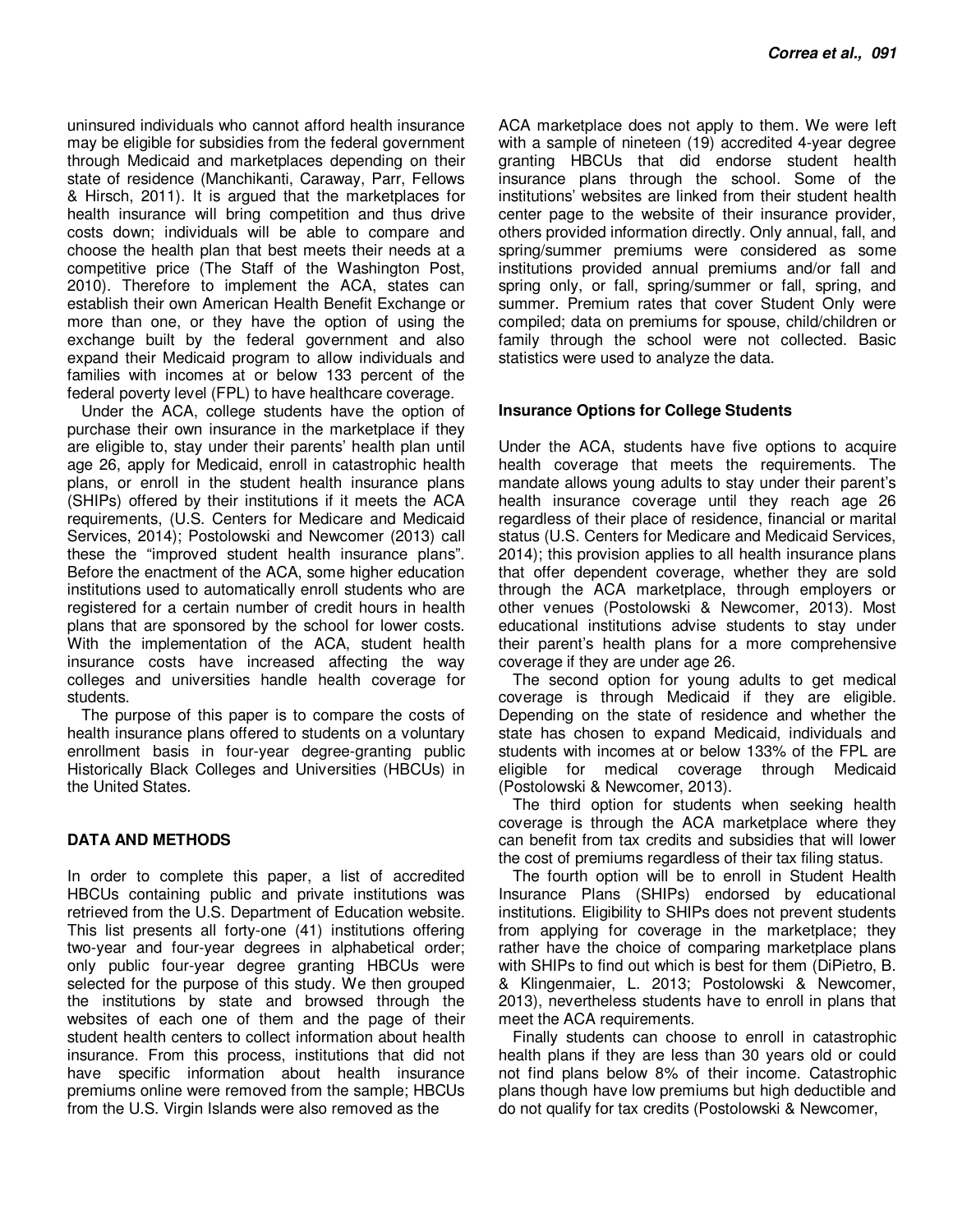2013).

#### **Medicaid Expansion and Impact on Private Health Plans**

An important aspect of the enactment of the ACA was a provision to expand Medicaid which will also expand coverage to millions of uninsured Americans who otherwise would not have medical coverage. However states have the freedom to adopt or reject Medicaid expansion (Postolowski & Newcomer, 2013). Holahan, Buettgens, Carroll, Dorn and The Urban Institute (2012) support that Medicaid expansion nationwide coupled with other provisions of the ACA would decrease the number of uninsured individuals by 48% that is by 2022; \$21.3 million people will enroll in Medicaid. If states chose to expand Medicaid, the federal government will cover 100% of the cost of new enrollees until 2016 then 90% from 2020 and beyond (CBO, 2012). The cost of Medicaid expansion nationwide for the states will increase by \$76 billion or 3% over 2013 to 2022 whereas it would cost the federal government \$952 billion more or 26%. However the decision by states to adopt Medicaid expansion or opt out for now will affect cost of private insurance also. With the ACA individuals with incomes between 100% and 400% of the FPL who do not qualify for Medicaid and cannot have valid coverage through their employer by the ACA regulation can have subsidies to purchase private insurance in the marketplace. Now if a state opts out of Medicaid expansion, those individuals with incomes 100% to 138% of the FPL who would be eligible to Medicaid if expanded will qualify for subsidies in the ACA marketplace. This group of low-income individuals who usually have higher health spending will trigger an increase in the rates of private insurance premiums by joining the marketplace especially in states with no Medicaid expansion (CBO, 2012; American Academy of Actuaries, 2012). Another provision of the ACA that would raise premiums in the individual market is the fixed cost of the temporary reinsurance program which is designed to pay for individuals with high health spending. This reinsurance subsidy per enrollee will decrease as more high-cost individuals join the marketplace.

#### **ANALYSIS AND FINDINGS**

Table 1 presents the nineteen (19) 4-year degree granting public HBCUs selected for this study because information regarding student health insurance premiums was available in their university websites. These institutions were distributed according to the state in which they are located and the type of health insurance marketplace operated within the state under the ACA

mandate. Seventeen HBCUs out of nineteen are located in states that implement the ACA through the Federally Facilitated Marketplace (FFM). The states of Alabama, Florida, Georgia, Louisiana, Missouri, North Carolina, South Carolina, and Texas use the FFM and have not chosen to expand their Medicaid program at the moment. Two HBCUs, Delaware State University and the University of the District of Columbia, are respectively located in states with a State-Federal Partnership Marketplace and a State-Based Marketplace have expanded their Medicaid program.

Table 2 presents all nineteen selected HBCUs with their annual, fall and spring/summer student health insurance premiums. As a note when annual premiums are added to spring/summer premiums, the result equals the annual premium; the subtraction of premium for one semester also results in the premium for the other semester. Such calculation allowed finding the annual student health insurance premium for South Carolina State University, Prairie View A & M University and Grambling State University, and the fall premium for the University of the District of Columbia. The only premiums available for Delaware State University and Lincoln University are annual.

Chart 1 presents the annual, fall and spring/summer student health insurance premiums for all 19 selected HBCUs. From the chart, it is obvious that HBCUs located in the State of Louisiana have the highest rates of annual student health insurance premiums. Grambling State University premiums are higher than the ones for Southern University System although both insurance plans are underwritten by the same provider, Nationwide Life Insurance Company.

Alabama and A&M University (AAMU) has a Student Fixed Indemnity Accident and Sickness Plan for all enrolled students in addition to the services provided by the university student health center, but this plan does not provide comprehensive health coverage and does not meet the ACA requirements. Therefore students in AAMA should enroll in a voluntary health insurance plan underwritten by Nationwide Life Insurance Company like SU System campuses and Grambling State University although premiums in the latter institutions are higher.

In the State of Georgia, student health insurance plans in all three HBCUs selected have the same cost and the policies are underwritten by United Healthcare Insurance Company as the University System of Georgia health insurance provider. All five HBCUs selected in North Carolina also have the same premiums for SHIPs and are underwritten by Blue Cross Blue Shield of North Carolina as the insurance provider endorsed by the University of North Carolina System (UNC). At the UNC system, health insurance is mandatory to all enrolled students and the fees are billed each semester. However the students have the option to opt out of the SHIP if they present an alternative health coverage plan that meets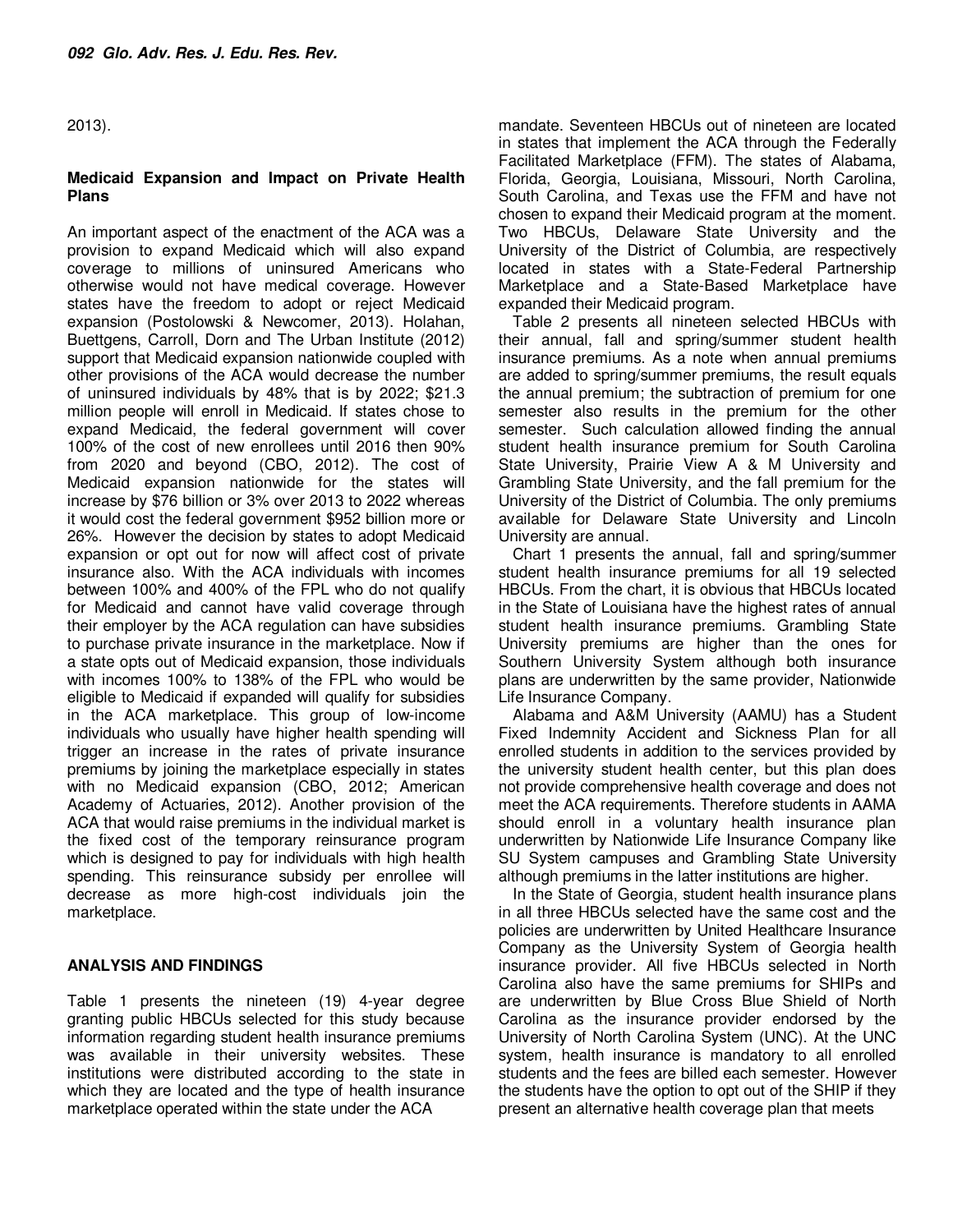| <b>States</b>                                 | <b>Types of Marketplace</b>  | <b>Institutions</b>                            |  |  |
|-----------------------------------------------|------------------------------|------------------------------------------------|--|--|
|                                               | <b>Federally Facilitated</b> | Alabama A & M University                       |  |  |
| Alabama                                       | Marketplace                  |                                                |  |  |
| <b>Delaware</b>                               | State-Federal<br>Partnership | <b>Delaware State University</b>               |  |  |
|                                               | Marketplace                  |                                                |  |  |
| <b>Florida</b>                                | <b>Federally Facilitated</b> | Florida Agricultural and Mechanical University |  |  |
|                                               | Marketplace                  |                                                |  |  |
|                                               | <b>Federally Facilitated</b> | Albany State University                        |  |  |
| Georgia                                       | Marketplace                  | Fort Valley State University                   |  |  |
|                                               |                              | Savannah State University                      |  |  |
|                                               | <b>Federally Facilitated</b> | <b>Grambling State University</b>              |  |  |
|                                               | Marketplace                  | Southern University and A & M College          |  |  |
|                                               |                              | Southern University at New Orleans             |  |  |
| Louisiana                                     |                              |                                                |  |  |
| <b>Missouri</b>                               | <b>Federally Facilitated</b> | <b>Lincoln University</b>                      |  |  |
|                                               | Marketplace                  |                                                |  |  |
|                                               | <b>Federally Facilitated</b> | Elizabeth City State University                |  |  |
|                                               | Marketplace                  | <b>Fayetteville State University</b>           |  |  |
|                                               |                              | North Carolina A & T State University          |  |  |
| <b>North Carolina</b>                         |                              | Winston-Salem State University                 |  |  |
|                                               |                              | North Carolina Central University              |  |  |
| South Carolina                                | <b>Federally Facilitated</b> | South Carolina State University                |  |  |
|                                               | Marketplace                  |                                                |  |  |
|                                               | <b>Federally Facilitated</b> | Prairie View A & M University                  |  |  |
|                                               | Marketplace                  |                                                |  |  |
| Texas                                         |                              | <b>Texas Southern University</b>               |  |  |
| <b>District</b><br>Washington,<br>of Columbia | State-based Marketplace      | University of the District of Columbia         |  |  |

**Table 1** Selected 4-Year HBCUs by State and Type of Insurance Market by the ACA

Adapted from the Kaiser Family Foundation. State Health Insurance Marketplace Types, 2015. http://kff.org/health-reform/state-indicator/state-health-insurance-marketplace-types/

**Table 2** Selected 4-Year HBCUs and Premiums in U.S. Dollars

| <b>INSTITUTION</b>                             | <b>ANNUAL</b> | <b>FALL</b> | <b>SPRING/SUMMER</b> |
|------------------------------------------------|---------------|-------------|----------------------|
| Alabama Agricultural and Mechanical University | 1631          | 684         | 947                  |
| Delaware State University                      | 1102          |             |                      |
| Florida Agricultural and Mechanical University | 1823          | 550         | 1274                 |
| <b>Albany State University</b>                 | 1795          | 752         | 1043                 |
| Fort Valley State University                   | 1795          | 752         | 1043                 |
| Savannah State University                      | 1795          | 752         | 1043                 |
| <b>Grambling State University</b>              | 2405          | 859         | 1546                 |
| Southern University and A & M College          | 2186          | 728         | 1458                 |
| Southern University at New Orleans             | 2186          | 728         | 1458                 |
| Lincoln University                             | 1403          |             |                      |
| Elizabeth City State University                | 1604          | 802         | 802                  |
| <b>Fayetteville State University</b>           | 1604          | 802         | 802                  |
| North Carolina A & T State University          | 1604          | 802         | 802                  |
| Winston-Salem State University                 | 1604          | 802         | 802                  |
| North Carolina Central University              | 1604          | 802         | 802                  |
| South Carolina State University                | 1315          | 548         | 767                  |
| Prairie View A & M University                  | 1562          | 750         | 812.5                |
| <b>Texas Southern University</b>               | 1382          | 543         | 844                  |
| University of the District of Columbia         | 1189          | 482         | 707                  |

Adapted from White House Initiative on Historically Black Colleges and Universities. U.S. Department of Education. Accredited HBCU listing. http://www.ed.gov/edblogs/whhbcu/one-hundred-and-five-historically-black-colleges-and-universities/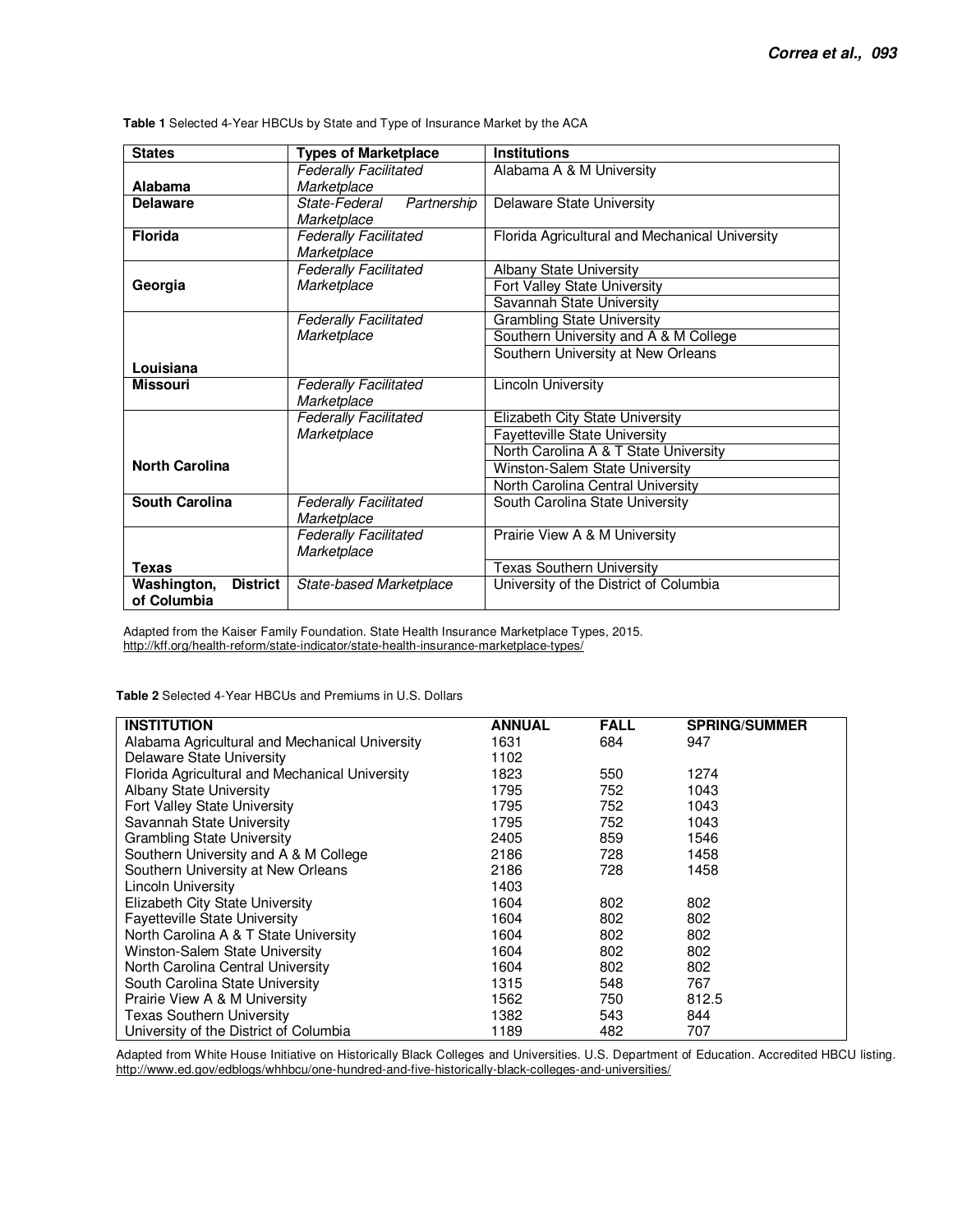

**Chart 1** Cluster of Premium Rates for All HBCUs in Sample







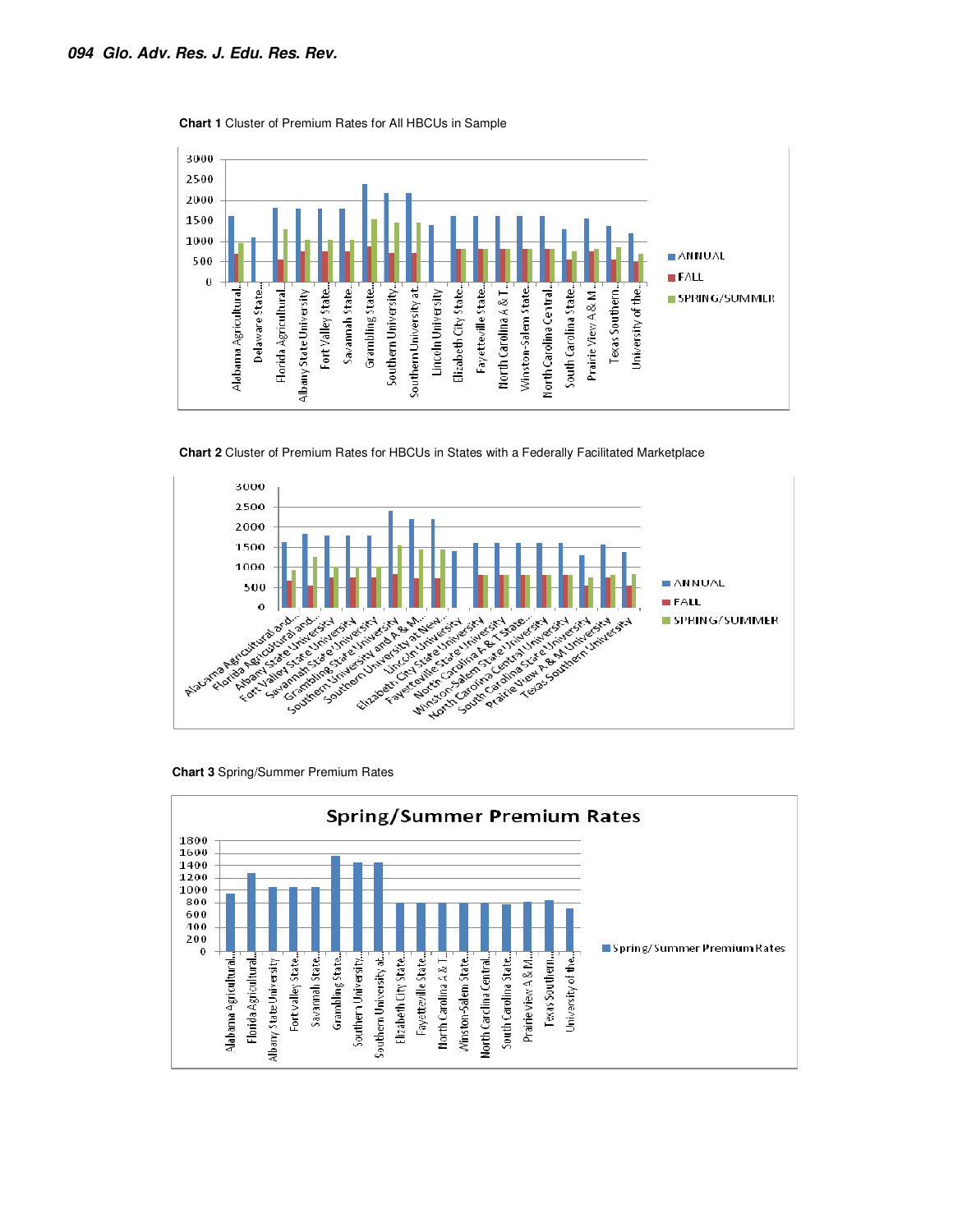

**Chart 4** Average Premium in FFE Compared to Premiums in other Types of Marketplace

#### the ACA law.

Annual premiums for SHIPs in selected HBCUs in the states of Alabama, Georgia and North Carolina are still cheaper than premiums in selected Louisiana HBCUs although all four states implement the ACA through the Federally Facilitated Marketplace and have opted out of Medicaid expansion. Another point is that fall semester and spring/summer premiums at the UNC system costs the same; this can be important in avoiding insurance gaps between semesters; students who are enrolled for the spring semester can still be covered during the summer even if they are not enrolled in school.

Chart 2 presents a cluster of SHIP premiums for HBCUs using the federally facilitated marketplace that have also opted out of Medicaid expansion. HBCUs in the state of Louisiana have the highest annual and spring/summer premiums followed by Florida and Georgia as also reflected in Chart 3.

After computing premium costs from HBCUs in federally facilitated exchanges the result shows an average cost that is still much higher that the annual premiums from Delaware State University and the University of the District of Columbia that are both located in Medicaid-expanded states.

#### **Conclusion and Policy Implications**

The enactment of the Affordable Care Act of 2010 brought major changes in the U.S. healthcare system. The theory behind the act was to improve the quality of healthcare, to control rising healthcare costs, and expand coverage to millions of uninsured Americans. The ACA not only affected healthcare providers and the insurance industry, it also affected the way higher education institutions provide student health coverage that goes beyond the capacity of student health centers to their students. This study although limited in scope because of

lack of data from all four-year degree-granting HBCUs, it has attempted to analyze the cost of health insurance premiums in select HBCUs and the findings suggest that:

Under the ACA. several HBCUs do not automatically enroll their students in health plans as part of their tuition

• Health insurance premium costs are higher in HBCUs located in states that chose not to adopt Medicaid expansion

• HBCUs located in states with a state-based marketplace or State-Federal Partnership Marketplace have cheaper student health insurance plans than Federally Facilitated Marketplaces

• The selected HBCUs in the State of Louisiana have the highest student health insurance premiums

Implications for students in HBCUs are that under the Affordable Care Act there are many options for getting health insurance that meet the law. The students who are under age 30 are better off staying in their parents plans if the parents have any or they may qualify for subsidies in the exchanges. Most HBCUs are not including mandatory health insurance in student tuition fees; it would be interesting to compare the cost of tuition with or without health insurance in HBCUs as students are more likely to pay for fees included in tuition.

#### **REFERENCES**

doi: 10.1002/cncr.25725

- Alabama A&M University (2014). John & Ella Byrd McCain & Counseling **Services** Services **Services** Services http://www.aamu.edu/campuslife/studenthealthcenter/pages/student
- %20health%20care%20center.aspx Albright HW, Moreno M, Feeley TW, Walters R, Samuels M, Pereira A and Burke T (2011). The implications of the 2010 patient protection and affordable care act and the health care and education reconciliation act on cancer care delivery. Cancer, 117: 1564–1574.